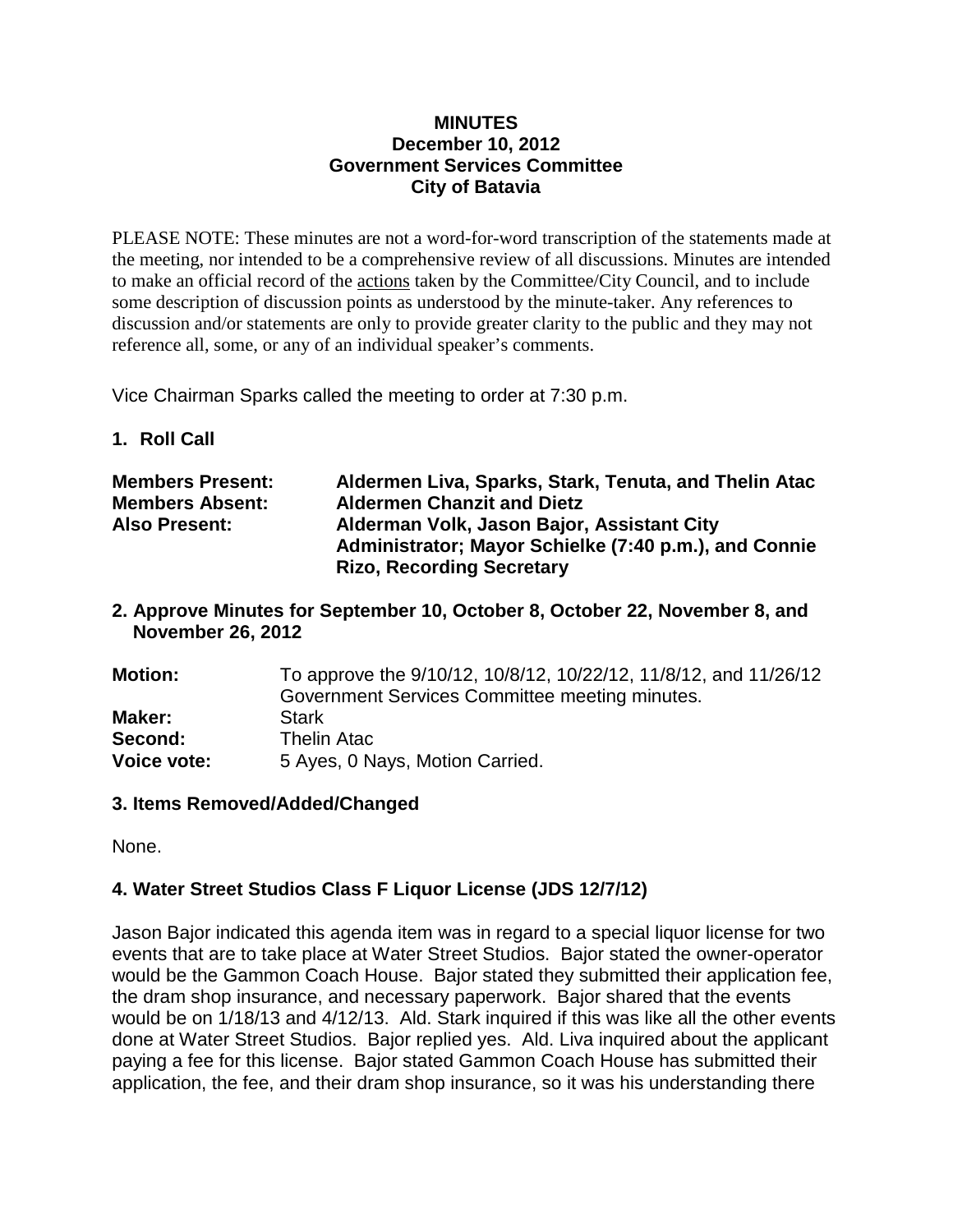Government Services Committee Minutes December 10, 2012 Page 2 of 5

was a fee. Ald. Tenuta indicated it was her understanding that there was a fee. Bajor stated this event was not for a non-for-profit.

| <b>Motion:</b>     | To recommend to City Council approval of two temporary Class F |
|--------------------|----------------------------------------------------------------|
|                    | Liquor License for Water Street Studios' events on 1/18/13 and |
|                    | $4/12/13$ .                                                    |
| Maker:             | <b>Thelin Atac</b>                                             |
| Second:            | Liva                                                           |
| <b>Voice vote:</b> | 5 Ayes, 0 Nay, Motion Carried.                                 |

#### **CONSENT AGENDA**

## **5. Ordinance 12-51: 2013 Wages and Salaries for Non-Collectively Bargained Employees (Jason Bajor 12/10/12)**

Jason Bajor stated that with the adoption of the 2013 budget this would be a document that comes into effect the wages and salaries for non-union/non-collectively bargained employees. Bajor indicated this represented a 2% wage increase to the base salaries. Bajor stated the two positions having additional changes were the GIS Technician/GIS Analyst and Staff Engineer.

Ald. Volk asked if the Staff Engineer was getting any overtime as a part-time employee. Bajor stated the position was reclassified for additional hours and mentioned that in the last month or two there were issues if there were hours worked in excess of 40 hours and they were avoided. Bajor explained that everyone was in favor of this position being exempt so there was more flexible scheduling. Ald. Volk inquired if the employee would lose money due to this reclassification. Bajor stated there would be no hardship and the incumbent preferred the reclassification and it comported with the Fair Labor Standards Act.

| <b>Motion:</b>     | To recommend to City Council approval of Ordinance 12-51<br>regulating the 2013 wages and salaries for non-collectively<br>bargained employees. |
|--------------------|-------------------------------------------------------------------------------------------------------------------------------------------------|
| Maker:             | <b>Stark</b>                                                                                                                                    |
| Second:            | Liva                                                                                                                                            |
| <b>Voice vote:</b> | 5 Ayes, 0 Nays, Motion Carried.                                                                                                                 |

# **CONSENT AGENDA**

Ald. Tenuta inquired if the GIS Technician was now an GIS Analyst was the position eliminated or vacant. Bajor replied that in terms of managing the classification plan it was preferable to have the positions listed that the City has employees in, so GIS Technician is no longer. Ald. Liva inquired if there was a plan to look back at comparables to other cities. Bajor indicated there was not a full blown comparable study, but rather comparison was made with 12 to 15 other communities reviewing all of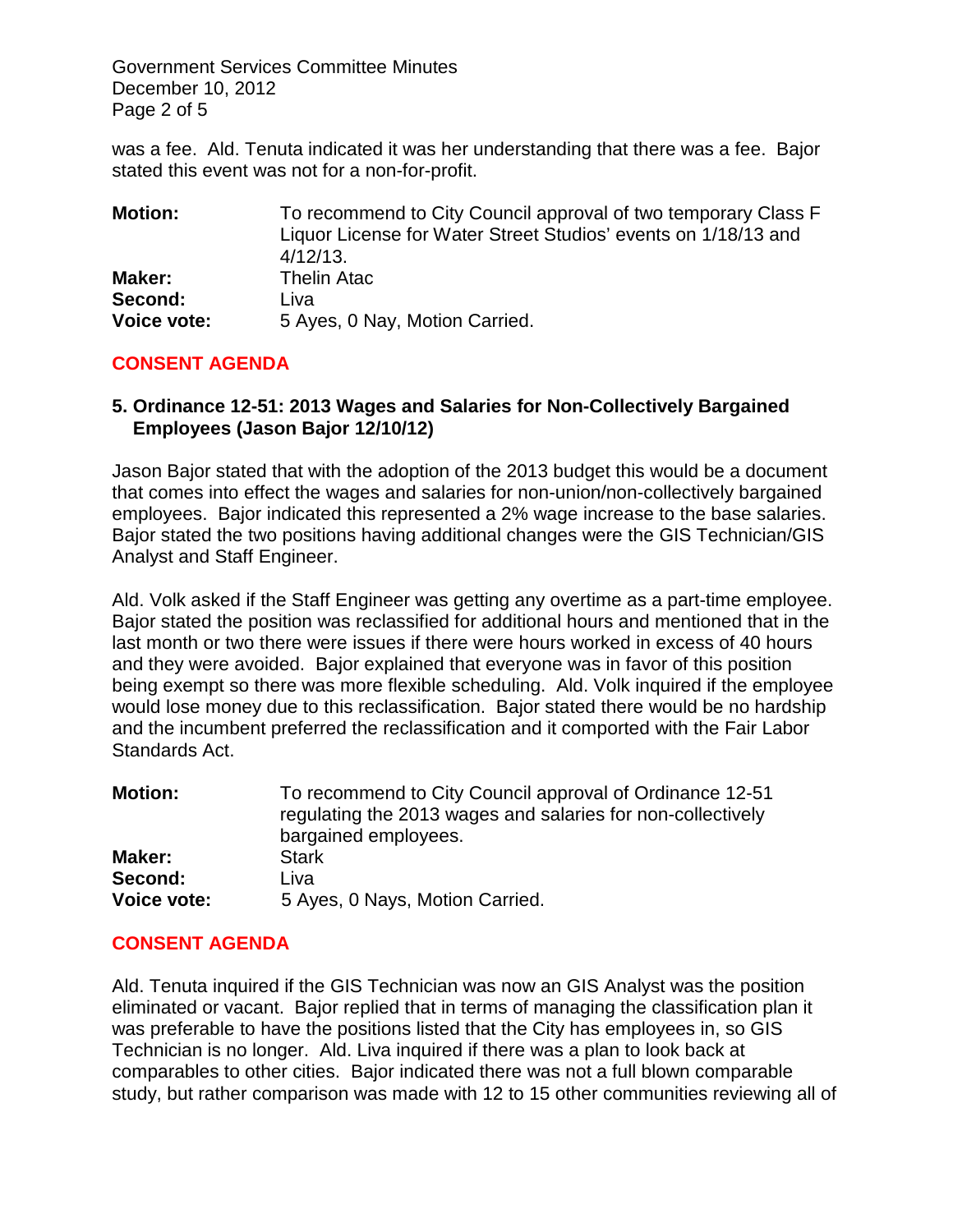Government Services Committee Minutes December 10, 2012 Page 3 of 5

the non-union/non collectively bargained positions. Bajor stated there were some positions that came to the point of being somewhat out of the usual and customary, but nothing that showed changes needed to be affected right now. Bajor stated there are concerns of internal equity with immediate tier supervisory positions that are right above those covered by collective bargaining agreements and the process of years of wage increases being afforded to them. Bajor indicated in 2014 there may need to be addressing of these issues to avoid potential morale problems.

## **6. Ordinance 12-52: 2013 Salaries and Wages for Paid-On-Call Members of the Fire Department (Jason Bajor 12/10/12)**

Jason Bajor stated that one of the unique aspects of the Fire Department is that there are three different types of employees: contract ambulance, paid-on-call, and full time fire fighters/fire lieutenants. Bajor stated that the compensation for the paid-on-call personnel was based upon a point system. Bajor explained that Ordinance 12-52 requested a 2% increase to the total annual allotment as well as the other allotment of the work period rate. Bajor stated there is one other adjustment to the lieutenant position placing the hourly wage at the mid-point between firefighter and fire captain. Bajor shared that in a trend moving forward they are getting away from using the rank titles for officer positions and instead making the change over to paid-on-call supervisor.

Vice Chairman Sparks inquired as to the number of paid-on-call lieutenants. Bajor replied that there was one lieutenant and one captain. Mayor Schielke advised that through attrition most retired and the Chief has it in his plan for next year to increase the number of rank personnel in the paid-on-call, but would be changing it from lieutenant to paid-on-call supervisor at the request of the IAFF. Bajor stated the operational concern expressed was that a paid-on-call supervisor that shows up on a call as a lieutenant or captain may technically outrank a full-time officer at the scene. Ald. Volk stated the codes changes were made in the City Services Committee last week to straighten out the naming conventions.

| <b>Motion:</b>     | To recommend to City Council approval of Ordinance 12-52 for the |
|--------------------|------------------------------------------------------------------|
|                    | 2013 salaries and wages for paid-on-call members of the fire     |
|                    | department.                                                      |
| Maker:             | <b>Stark</b>                                                     |
| Second:            | <b>Thelin Atac</b>                                               |
| <b>Voice vote:</b> | 5 Ayes, 0 Nays, Motion Carried.                                  |

#### **CONSENT AGENDA**

Ald. Liva inquired if it was \$55,458 budgeted monthly to cover the cost of all of the paidon-call workers. Bajor stated that was annual calls backs per year. Vice Chairman Sparks stated it was call back pay.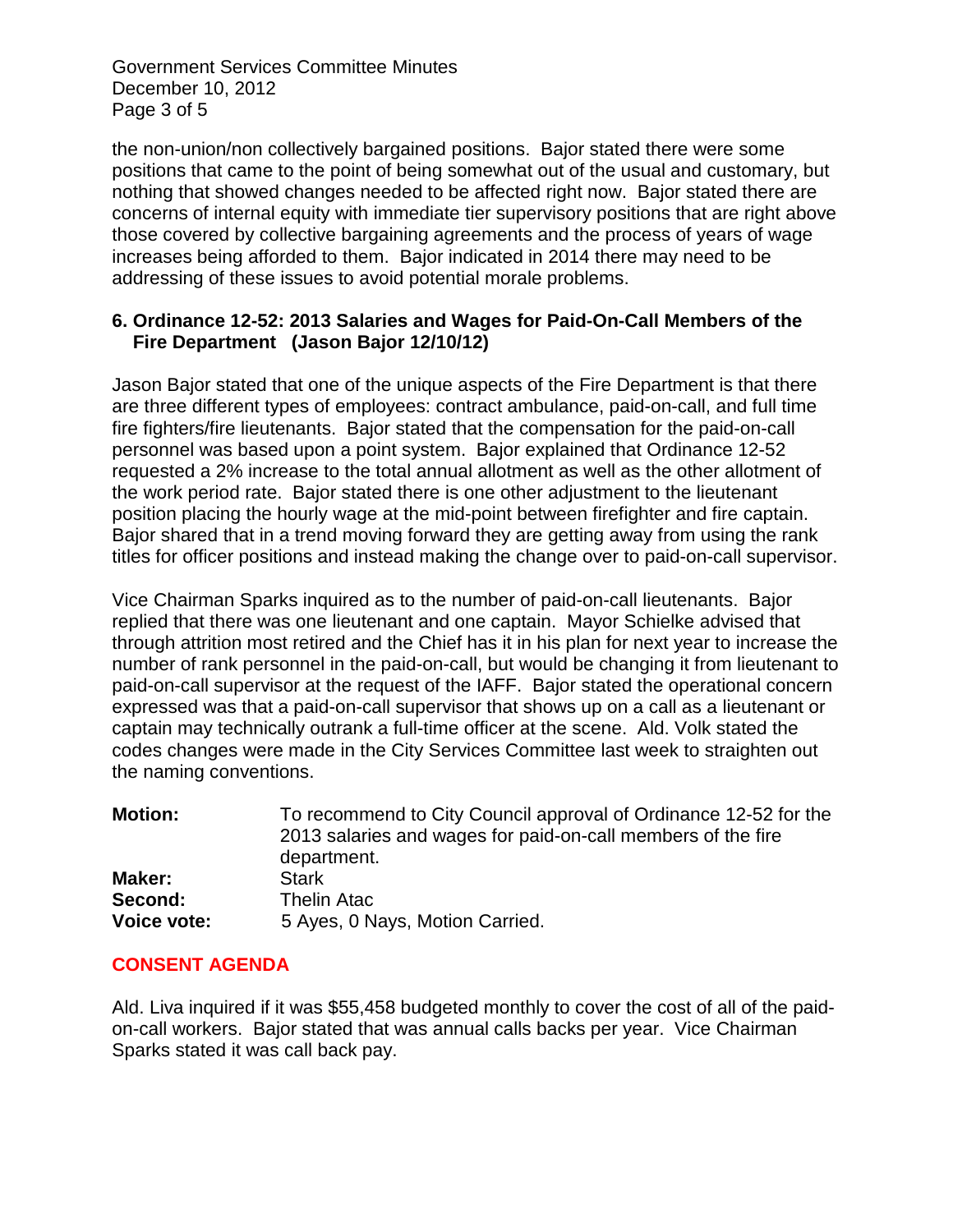Government Services Committee Minutes December 10, 2012 Page 4 of 5

Ald. Liva inquired about the Spring Holiday or Sunday after Spring Holiday. It was stated it was a non-denominational term for the holidays. Mayor Schielke indicated it was a movement in the region because of the diverse religious populations.

## **7. Ordinance 12-53 through 12-58: Dissolve Ellen and Roberts Lane Special Service Areas (Scott Buening 12/5/2012)**

Jason Bajor stated this agenda item was a housekeeping matter and that the work in these two areas has been completed and the SSAs had an expiration date. Bajor stated in consultation with Kane County another ordinance needed to be passed to affect what already had been affected in the ordinances that set up the SSAs from the County's perspective.

| <b>Motion:</b>     | To recommend to City Council approval of Ordinance 12-53         |
|--------------------|------------------------------------------------------------------|
|                    | through 12-58 to dissolve Ellen and Roberts Lane Special Service |
|                    | Areas.                                                           |
| Maker:             | <b>Stark</b>                                                     |
| Second:            | Liva                                                             |
| <b>Voice vote:</b> | 5 Ayes, 0 Nays, Motion Carried.                                  |

# **CONSENT AGENDA**

## **8. Project Status Update**

None.

# **9. Executive Session: Collective Bargaining**

| <b>Motion:</b>     | To adjourn to Executive Session for the purposes of discussion of<br>collective bargaining. |
|--------------------|---------------------------------------------------------------------------------------------|
| Maker:             | <b>Stark</b>                                                                                |
| Second:            | <b>Thelin Atac</b>                                                                          |
| <b>Voice vote:</b> | 5 Ayes, 0 Nays, Motion Carried.                                                             |

The meeting was adjourned to Executive Session at 7:55 p.m. and when Regular Session resumed at 8:04 p.m. all the same committee members were present.

#### **10. Other**

None.

#### **11. Adjournment**

A motion was made by Ald. Liva and seconded by Ald. Stark to adjourn the meeting at 8:05 p.m. All were in favor and the motion was carried.